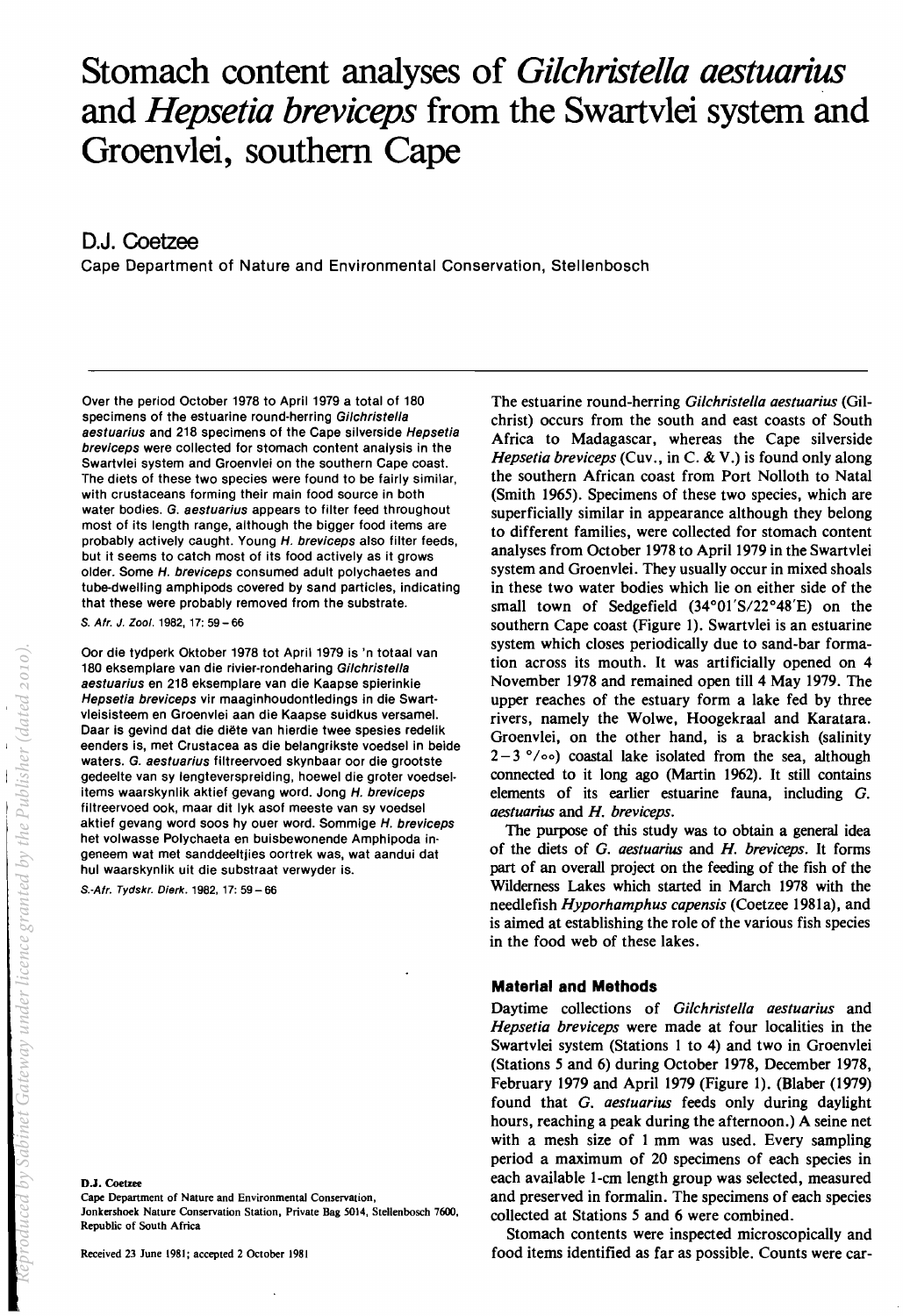

Figure 1 The study area with sampling stations (1 to 6) indicated.

ried out only when the stomach contents were not too badly broken up. The methods of analysis are the same as in Coetzee (1981a), following Hynes (1950).

In the case of G. *aestuarius,* which has a more clearly defined stomach than *H. breviceps,* food items tended to be squashed, and small delicate organisms, including rotifers, were difficult to distinguish. Rotifers, which appeared to be very scarce, were consequently not taken into account during the analyses of G. *aestuarius* stomach contents. Relatively small food items were not as badly damaged in the *H. breviceps* stomachs and rotifers were often found in fish specimens  $\leq 2,4$  cm in total length. Because rotifers occurred only in the presence of phytoplankton and because of the difficulty in separating these two food items for volumetric estimates, the results for these two categories are combined. *Reproduced* **by** *Sabinetic <i>Gateway* **R** *Gateway licence <i>g R G sa y t R G sa y t a th i i sa th i i sa sa y t a d g <i>h*<sup></sup> *i*</del> *<i>i f i sa t a th* 

#### **Results**

#### *Gilchristella aestuarius*

Stomachs of a total of 120 *Gilchristella aestuarius*  specimens (TL 2,1 to 5,8 cm) collected in the Swartvlei system, were examined (Figure 2). Of these, nine stomachs were empty. In Groenvlei, 60 specimens (TL 2,4 to 6,6 cm) were collected and stomachs of 17 of these were empty. According to Smith (1965) this species attains a maximum length of about 7,6 cm.

The stomach content data of Stations 3 ( $n = 35$ ) and 4  $(n = 27)$  are combined in Table 1 because they yielded similar results. Station 1 gave different results, mainly due to its closer proximity to the sea. Specimens collected at Station 1 had a slightly higher mean total length than those at Stations 3 and 4, namely 4,2 cm as opposed to 3,4 cm. No G. *aestuarius* were obtained at Station 2.

Detritus was the most important component  $(37,3\%$  of the total composition) of the diet of G. *aestuarius* at Station 1 (Table 1). The detrital particles were mixed with relatively large numbers of rod-shaped diatoms, as well as smaller numbers of other diatoms, dinoflagellates (species of *Peridinium, Ceratium, Dinophysis* and *Noctiluca)* and sand particles. The second most important food component was copepod nauplii (27,6% of the total composition) which were usually caked together and difficult to count. Their numbers reached a maximum of 616 in some of the stomachs. Together detritus and copepod nauplii were dominant in 80% of the stomachs collected at Station 1 (Table 1).

At Stations 3 and 4 copepod nauplii formed the main food item (17,4% of the total composition), followed by chironomid larvae (13,5%) and ostracods (12,9%) (Table 1). Lamellibranch veligers were much more abundant in the stomachs of G. *aestuarius* collected at these two stations than at Station 1, whereas gastropod veligers were abundant in stomachs from Station 1 but absent in stomachs from Stations 3 and 4. Coetzee (1981b) found that lamellibranch veligers dominated the planktonic molluscan veligers in the upper reaches of the Swartvlei system, whilst gastropod veligers dominated in the lower reaches.

In Groenvlei G. *aestuarius* fed mainly on the tubedwelling amphipod *Grandidierella Iignorum* (63,0% of the total composition) and cyclopoid copepods including *Mesocyclops leuckarti* (20,7%) (Table 2). It is interesting that sand particles were found only in those stomachs in which G. *Iignorum* occurred, although 56% of the stomachs contained G. *Iignorum* without sand particles. This amphipod builds its tubes in the substrate and on submerged solid objects and plants (Boltt 1969), but can also occur in the water column during daytime, mostly near the bottom of Groenvlei (Coetzee 1980). At night it migrates towards the surface of this lake.

The Crustacea as a group formed the main food of *Gilchristella aestuarius* at all stations in the Swartvlei system, namely volumetrically 43,3%, 67,5% and 60,4% of its diet at Stations 1, 3 and 4 respectively. They were also the main food of this fish in Groenvlei, constituting 94,4% of the diet and dominating in the contents of all the collected stomachs.

#### *Hepsetia breviceps*

Stomachs of 129 *H. breviceps* specimens (TL 1,1 to 6,6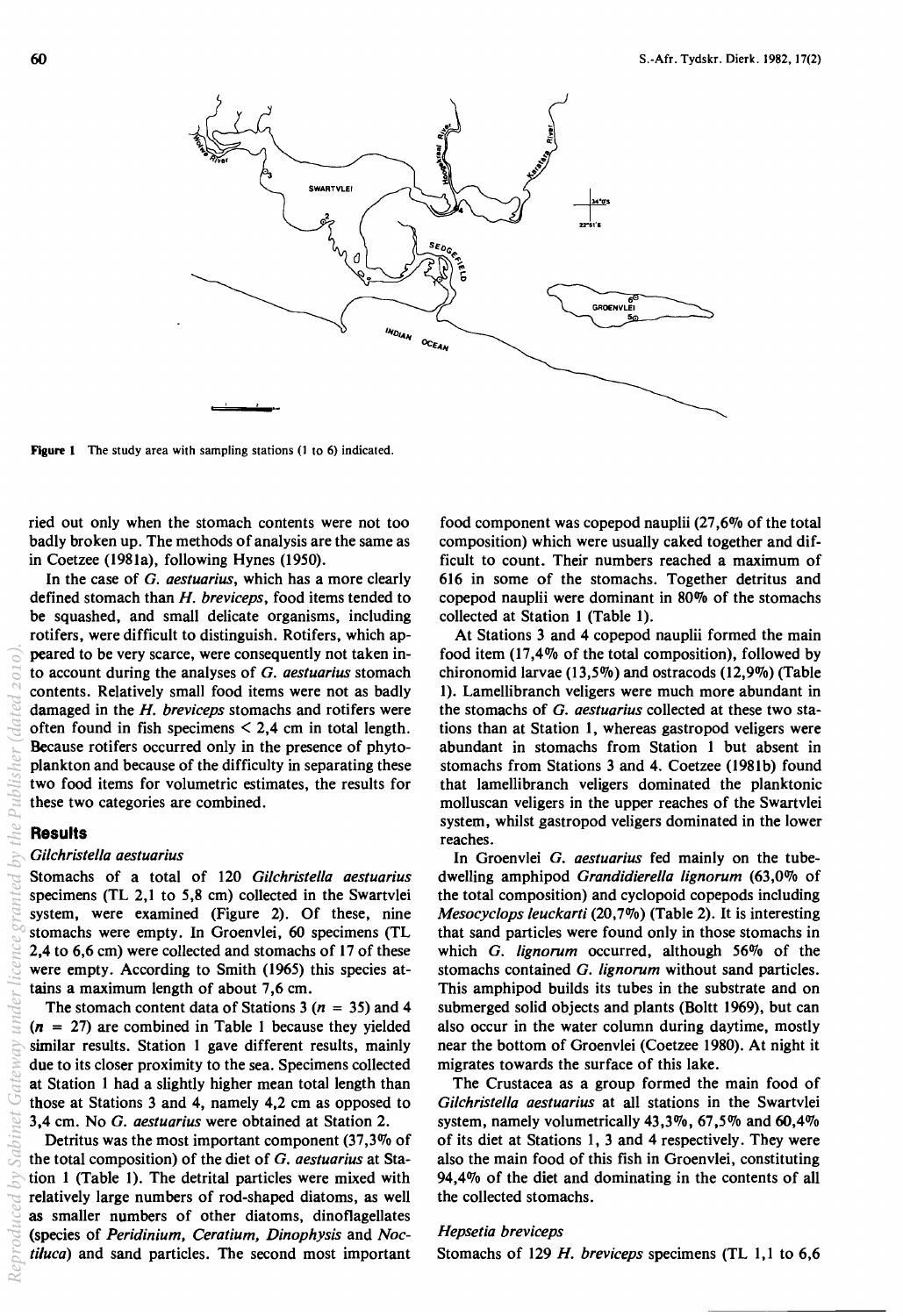

Figure 2 Length distribution of *Gilchristella aestuarius* and *Hepsetia breviceps* collected in the Swartvlei system and Groenvlei from October 1978 to April 1979 (solid line represents fish with stomachs containing food and broken line fish with empty stomachs).

cm) collected in the Swartvlei system, were examined. Of these 71 stomachs were empty or practically empty. The Swartvlei data are therefore restricted to only 58 fish, and the results of Stations 1, 2 and 3 (no specimens were obtained at Station 4) are combined in one table (Table 3). The relatively high incidence of empty stomachs occurred in all length groups, irrespective of month or station (Figure 2), and could indicate a night-time feeding pattern. In Groenvlei 89 specimens (TL 1,3 to 7,5 cm) were collected and stomachs of only 15 of these were empty. This species can reach a maximum length of about 12,7 cm (Smith 1965).

Amphipods formed the most important food items of *H. breviceps* in both the Swartvlei system and Groenvlei, namely volumetrically 40,6% and 51,9% of the diets respectively (Table 3). As with G. *aestuarius,* crustaceans again dominated as a group, constituting 63,0% of the *H. breviceps* stomach contents in the Swartvlei system and 62,9% in Groenvlei. Phytoplankton and rotifers also formed a relatively large proportion (22,8%) of the diet of this fish species in Groenvlei. This is due to the abundance of these food items in the stomachs of specimens  $\leq$  2,4 cm in total length (Table 4).

*H. breviceps* seems to remove some of its food from the substrate. In the Swartvlei system, for example, the stomach of a 3,0-cm specimen contained, amongst others, one adult polychaete covered by sand particles. The polychaete formed 44% of the stomach contents and the sand particles 25%. This was also observed in the stomach contents of a specimen of 3,7 cm from Groenvlei. In this case the polychaete constituted 35% of the stomach contents and the 77 sand particles covering it 65%. In October, 10 *H. breviceps* (6,7 to 7,5 cm long) were collected in Groenvlei, all containing in their stomachs the tube-dwelling amphipod *Grandidierella Iignorum* with numerous sand particles amongst its pereiopods. The 150 G. *Iignorum* formed 95,2% of the contents of the 10 stomachs and the sand particles 4,2%.

#### **Discussion**

The main differences between the diet of both *Gilchristella aestuarius* and *Hepsetia breviceps* in the Swartvlei system and Groenvlei respectively, can be attributed to the differences in the zooplankton and zoobenthos compositions of these two water bodies. The zooplankton of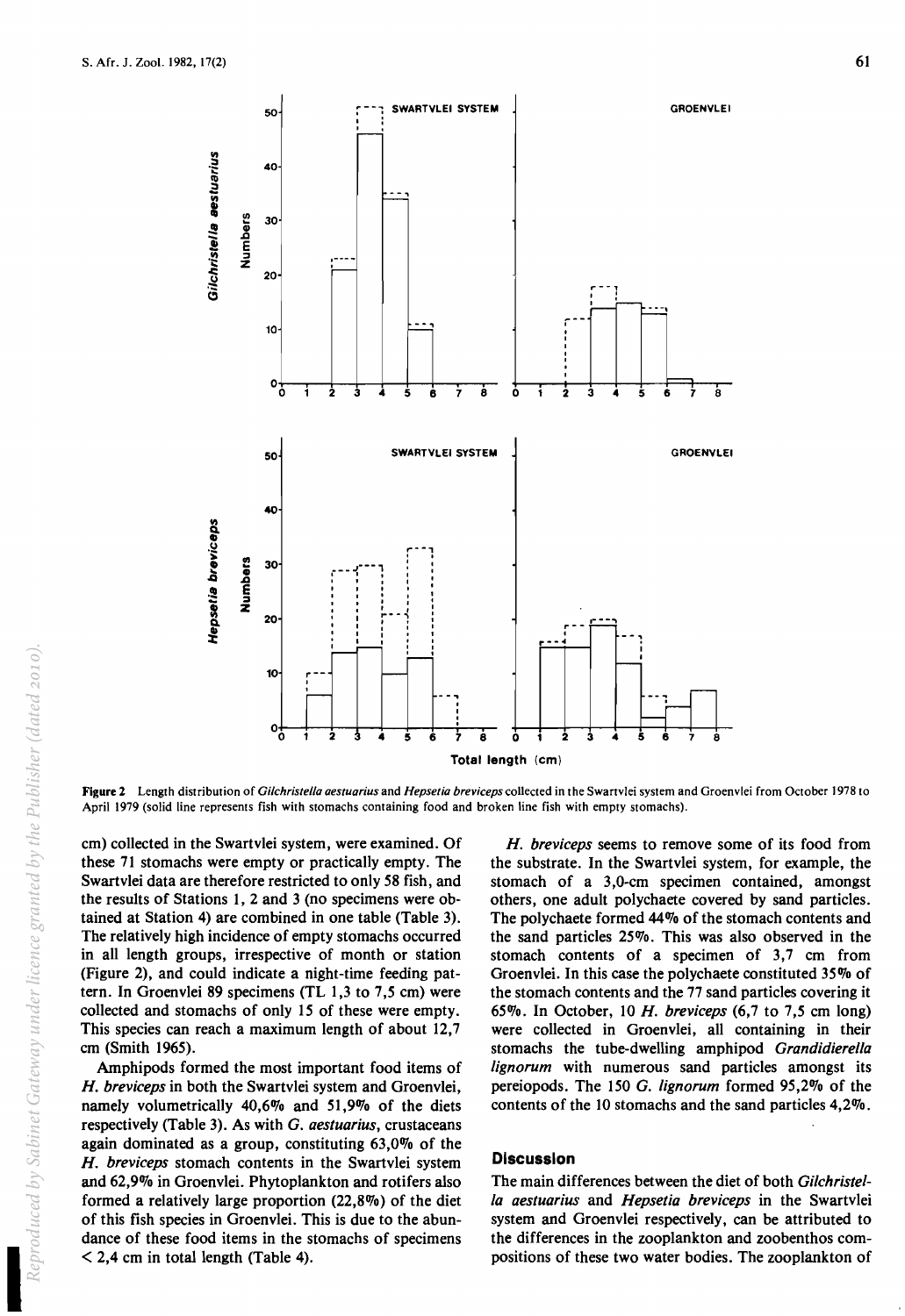**Table 1** Composition of the stomach contents of 111 Gilchristella aestuarius collected in the Swartvlei system from October 1978 to April 1979 ( $c =$  composition,  $o =$  occurrence,  $d =$  dominance)

| $\%$ d<br>% d<br>$\%$ c<br>$\%$ o<br>%с<br>% о<br>n<br>n<br>1,1<br>59<br>0<br>0,5<br>Sand particles<br>40<br>0<br>37,3<br>57<br>4,8<br>13<br>3<br>Detritus<br>47<br>Protozoa<br>Peridinium sp.<br>0,1<br>29<br>0<br>Foraminifera<br>42<br>1,0<br>2<br>14<br>Algae<br>0,3<br>8<br>0<br>Chara sp.<br>$0,05$<br>2<br>0<br>Lamprothamnium papulosum<br>0,9<br>2<br>Aquatic macrophytes<br>2<br>1,2<br>11<br>8<br>0<br>59<br>0,8<br>35<br>Nematoda<br>260<br>0,4<br>0<br>106<br>Crustacea<br>Cladocera<br>Evadne sp.<br>< 0.05<br>$\mathbf{1}$<br>2<br>0<br>Ostracoda<br>$4 \le 0,05$<br>4<br>0<br>682<br>12,9<br>63<br>16<br>Copepoda<br>Nauplii<br>27,6<br>63<br>33<br>17,4<br>55<br>23<br>Pseudodiaptomus hessei<br>0,7<br>12<br>0<br>0<br>18<br>6<br>0,7<br>8<br>Acartia natalensis<br>32<br>8<br>2<br>2,0<br>Unidentified calanoids<br>0,3<br>0<br>6<br>0,4<br>Halicyclops sp.<br>7<br>10<br>0<br>10<br>0,1<br>8<br>0<br>134<br>0,6<br>0<br>Oithona spp.<br>4<br>Oncaea sp.<br>3<br>< 0.05<br>4<br>0<br>Ergasilidae<br>65<br>1,2<br>0<br>11<br>Unidentified cyclopoids<br>11<br>0,2<br>6<br>0<br>92<br>0<br>319<br>5,1<br>63<br>0<br>Harpacticoida<br>3,1<br>$1 \le 0.05$<br>Tegastidae<br>2<br>0<br>Cirripedia<br>2<br>< 0.05<br>2<br>0<br>Nauplii<br>36<br>0,8<br>20<br>0<br>Cypris larvae<br>Isopoda<br>0,1<br>2<br>Exosphaeroma hylecoetes<br>0<br>0,8<br>9<br>5<br>0<br>Pseudosphaeroma barnardi<br>$\overline{2}$<br>2,1<br>19<br>Unidentified juveniles<br>Amphipoda<br>10<br>72<br>5,8<br>21<br>Corophium triaenonyx<br>19<br>3,0<br>4<br>6<br>5<br>1,0<br>8<br>2<br>Grandidierella lignorum<br>6<br>0<br>22<br>1,7<br>$2 \le 0.05$<br>4<br>78<br>Melita zeylanica<br>0<br>3,0<br>8<br>3<br>5<br>322<br>4,6<br>11<br>Afrochiltonia capensis<br>$\mathbf{2}$<br>Unidentified juveniles<br>8<br>9<br>2,4<br>$\mathbf{2}$<br>Unidentified pieces<br>5,5<br>10<br>6<br>6<br>1,1<br>Tanaidacea<br>80<br>2,2<br>5<br>Apseudes digitalis<br>6<br>Decapoda<br>6<br>1,0<br>3<br>2<br>Zoea larvae<br>0,3<br>$\mathbf{2}$<br>0<br>Unidentified larvae<br>Insecta<br>Chironomidae larvae<br>13,5<br>65<br>13<br>810<br>8,1<br>67<br>0<br>Terrestrial insects<br>0,4<br>2<br>4<br>0<br>22<br>1,1<br>4<br>2<br>Pupae<br>Arachnida<br>$0,05$<br>$\pmb{0}$<br>Araneida<br>$\mathbf{2}$<br>1<br>Mollusca<br>69<br>$9 \le 0,05$<br>0<br>2240<br>7,5<br>6<br>Lamellibranch veligers<br>8<br>5,9<br>45<br>4<br>Gastropod veligers<br>1394<br>Musculus virgiliae<br>11<br>0,4<br>8<br>0<br>50<br>0,6<br>Invertebrate eggs?<br>6<br>0<br>8<br>Unidentified digested animal material<br>5,8<br>11 | Station 1<br>$(n = 49)$ |  |  |  | Stations 3 and 4<br>$(n = 62)$ |  |  |  |
|------------------------------------------------------------------------------------------------------------------------------------------------------------------------------------------------------------------------------------------------------------------------------------------------------------------------------------------------------------------------------------------------------------------------------------------------------------------------------------------------------------------------------------------------------------------------------------------------------------------------------------------------------------------------------------------------------------------------------------------------------------------------------------------------------------------------------------------------------------------------------------------------------------------------------------------------------------------------------------------------------------------------------------------------------------------------------------------------------------------------------------------------------------------------------------------------------------------------------------------------------------------------------------------------------------------------------------------------------------------------------------------------------------------------------------------------------------------------------------------------------------------------------------------------------------------------------------------------------------------------------------------------------------------------------------------------------------------------------------------------------------------------------------------------------------------------------------------------------------------------------------------------------------------------------------------------------------------------------------------------------------------------------------------------------------------------------------------------------------------------------------------------------------------------------------------------------------------------------------------------------------------------------------------------------------------------------------------------------------------------------------------------------------------------------------------------------------------------------------------------------------------------------------------------------------------------------------|-------------------------|--|--|--|--------------------------------|--|--|--|
|                                                                                                                                                                                                                                                                                                                                                                                                                                                                                                                                                                                                                                                                                                                                                                                                                                                                                                                                                                                                                                                                                                                                                                                                                                                                                                                                                                                                                                                                                                                                                                                                                                                                                                                                                                                                                                                                                                                                                                                                                                                                                                                                                                                                                                                                                                                                                                                                                                                                                                                                                                                    |                         |  |  |  |                                |  |  |  |
|                                                                                                                                                                                                                                                                                                                                                                                                                                                                                                                                                                                                                                                                                                                                                                                                                                                                                                                                                                                                                                                                                                                                                                                                                                                                                                                                                                                                                                                                                                                                                                                                                                                                                                                                                                                                                                                                                                                                                                                                                                                                                                                                                                                                                                                                                                                                                                                                                                                                                                                                                                                    |                         |  |  |  |                                |  |  |  |
|                                                                                                                                                                                                                                                                                                                                                                                                                                                                                                                                                                                                                                                                                                                                                                                                                                                                                                                                                                                                                                                                                                                                                                                                                                                                                                                                                                                                                                                                                                                                                                                                                                                                                                                                                                                                                                                                                                                                                                                                                                                                                                                                                                                                                                                                                                                                                                                                                                                                                                                                                                                    |                         |  |  |  |                                |  |  |  |
|                                                                                                                                                                                                                                                                                                                                                                                                                                                                                                                                                                                                                                                                                                                                                                                                                                                                                                                                                                                                                                                                                                                                                                                                                                                                                                                                                                                                                                                                                                                                                                                                                                                                                                                                                                                                                                                                                                                                                                                                                                                                                                                                                                                                                                                                                                                                                                                                                                                                                                                                                                                    |                         |  |  |  |                                |  |  |  |
|                                                                                                                                                                                                                                                                                                                                                                                                                                                                                                                                                                                                                                                                                                                                                                                                                                                                                                                                                                                                                                                                                                                                                                                                                                                                                                                                                                                                                                                                                                                                                                                                                                                                                                                                                                                                                                                                                                                                                                                                                                                                                                                                                                                                                                                                                                                                                                                                                                                                                                                                                                                    |                         |  |  |  |                                |  |  |  |
|                                                                                                                                                                                                                                                                                                                                                                                                                                                                                                                                                                                                                                                                                                                                                                                                                                                                                                                                                                                                                                                                                                                                                                                                                                                                                                                                                                                                                                                                                                                                                                                                                                                                                                                                                                                                                                                                                                                                                                                                                                                                                                                                                                                                                                                                                                                                                                                                                                                                                                                                                                                    |                         |  |  |  |                                |  |  |  |
|                                                                                                                                                                                                                                                                                                                                                                                                                                                                                                                                                                                                                                                                                                                                                                                                                                                                                                                                                                                                                                                                                                                                                                                                                                                                                                                                                                                                                                                                                                                                                                                                                                                                                                                                                                                                                                                                                                                                                                                                                                                                                                                                                                                                                                                                                                                                                                                                                                                                                                                                                                                    |                         |  |  |  |                                |  |  |  |
|                                                                                                                                                                                                                                                                                                                                                                                                                                                                                                                                                                                                                                                                                                                                                                                                                                                                                                                                                                                                                                                                                                                                                                                                                                                                                                                                                                                                                                                                                                                                                                                                                                                                                                                                                                                                                                                                                                                                                                                                                                                                                                                                                                                                                                                                                                                                                                                                                                                                                                                                                                                    |                         |  |  |  |                                |  |  |  |
|                                                                                                                                                                                                                                                                                                                                                                                                                                                                                                                                                                                                                                                                                                                                                                                                                                                                                                                                                                                                                                                                                                                                                                                                                                                                                                                                                                                                                                                                                                                                                                                                                                                                                                                                                                                                                                                                                                                                                                                                                                                                                                                                                                                                                                                                                                                                                                                                                                                                                                                                                                                    |                         |  |  |  |                                |  |  |  |
|                                                                                                                                                                                                                                                                                                                                                                                                                                                                                                                                                                                                                                                                                                                                                                                                                                                                                                                                                                                                                                                                                                                                                                                                                                                                                                                                                                                                                                                                                                                                                                                                                                                                                                                                                                                                                                                                                                                                                                                                                                                                                                                                                                                                                                                                                                                                                                                                                                                                                                                                                                                    |                         |  |  |  |                                |  |  |  |
|                                                                                                                                                                                                                                                                                                                                                                                                                                                                                                                                                                                                                                                                                                                                                                                                                                                                                                                                                                                                                                                                                                                                                                                                                                                                                                                                                                                                                                                                                                                                                                                                                                                                                                                                                                                                                                                                                                                                                                                                                                                                                                                                                                                                                                                                                                                                                                                                                                                                                                                                                                                    |                         |  |  |  |                                |  |  |  |
|                                                                                                                                                                                                                                                                                                                                                                                                                                                                                                                                                                                                                                                                                                                                                                                                                                                                                                                                                                                                                                                                                                                                                                                                                                                                                                                                                                                                                                                                                                                                                                                                                                                                                                                                                                                                                                                                                                                                                                                                                                                                                                                                                                                                                                                                                                                                                                                                                                                                                                                                                                                    |                         |  |  |  |                                |  |  |  |
|                                                                                                                                                                                                                                                                                                                                                                                                                                                                                                                                                                                                                                                                                                                                                                                                                                                                                                                                                                                                                                                                                                                                                                                                                                                                                                                                                                                                                                                                                                                                                                                                                                                                                                                                                                                                                                                                                                                                                                                                                                                                                                                                                                                                                                                                                                                                                                                                                                                                                                                                                                                    |                         |  |  |  |                                |  |  |  |
|                                                                                                                                                                                                                                                                                                                                                                                                                                                                                                                                                                                                                                                                                                                                                                                                                                                                                                                                                                                                                                                                                                                                                                                                                                                                                                                                                                                                                                                                                                                                                                                                                                                                                                                                                                                                                                                                                                                                                                                                                                                                                                                                                                                                                                                                                                                                                                                                                                                                                                                                                                                    |                         |  |  |  |                                |  |  |  |
|                                                                                                                                                                                                                                                                                                                                                                                                                                                                                                                                                                                                                                                                                                                                                                                                                                                                                                                                                                                                                                                                                                                                                                                                                                                                                                                                                                                                                                                                                                                                                                                                                                                                                                                                                                                                                                                                                                                                                                                                                                                                                                                                                                                                                                                                                                                                                                                                                                                                                                                                                                                    |                         |  |  |  |                                |  |  |  |
|                                                                                                                                                                                                                                                                                                                                                                                                                                                                                                                                                                                                                                                                                                                                                                                                                                                                                                                                                                                                                                                                                                                                                                                                                                                                                                                                                                                                                                                                                                                                                                                                                                                                                                                                                                                                                                                                                                                                                                                                                                                                                                                                                                                                                                                                                                                                                                                                                                                                                                                                                                                    |                         |  |  |  |                                |  |  |  |
|                                                                                                                                                                                                                                                                                                                                                                                                                                                                                                                                                                                                                                                                                                                                                                                                                                                                                                                                                                                                                                                                                                                                                                                                                                                                                                                                                                                                                                                                                                                                                                                                                                                                                                                                                                                                                                                                                                                                                                                                                                                                                                                                                                                                                                                                                                                                                                                                                                                                                                                                                                                    |                         |  |  |  |                                |  |  |  |
|                                                                                                                                                                                                                                                                                                                                                                                                                                                                                                                                                                                                                                                                                                                                                                                                                                                                                                                                                                                                                                                                                                                                                                                                                                                                                                                                                                                                                                                                                                                                                                                                                                                                                                                                                                                                                                                                                                                                                                                                                                                                                                                                                                                                                                                                                                                                                                                                                                                                                                                                                                                    |                         |  |  |  |                                |  |  |  |
|                                                                                                                                                                                                                                                                                                                                                                                                                                                                                                                                                                                                                                                                                                                                                                                                                                                                                                                                                                                                                                                                                                                                                                                                                                                                                                                                                                                                                                                                                                                                                                                                                                                                                                                                                                                                                                                                                                                                                                                                                                                                                                                                                                                                                                                                                                                                                                                                                                                                                                                                                                                    |                         |  |  |  |                                |  |  |  |
|                                                                                                                                                                                                                                                                                                                                                                                                                                                                                                                                                                                                                                                                                                                                                                                                                                                                                                                                                                                                                                                                                                                                                                                                                                                                                                                                                                                                                                                                                                                                                                                                                                                                                                                                                                                                                                                                                                                                                                                                                                                                                                                                                                                                                                                                                                                                                                                                                                                                                                                                                                                    |                         |  |  |  |                                |  |  |  |
|                                                                                                                                                                                                                                                                                                                                                                                                                                                                                                                                                                                                                                                                                                                                                                                                                                                                                                                                                                                                                                                                                                                                                                                                                                                                                                                                                                                                                                                                                                                                                                                                                                                                                                                                                                                                                                                                                                                                                                                                                                                                                                                                                                                                                                                                                                                                                                                                                                                                                                                                                                                    |                         |  |  |  |                                |  |  |  |
|                                                                                                                                                                                                                                                                                                                                                                                                                                                                                                                                                                                                                                                                                                                                                                                                                                                                                                                                                                                                                                                                                                                                                                                                                                                                                                                                                                                                                                                                                                                                                                                                                                                                                                                                                                                                                                                                                                                                                                                                                                                                                                                                                                                                                                                                                                                                                                                                                                                                                                                                                                                    |                         |  |  |  |                                |  |  |  |
|                                                                                                                                                                                                                                                                                                                                                                                                                                                                                                                                                                                                                                                                                                                                                                                                                                                                                                                                                                                                                                                                                                                                                                                                                                                                                                                                                                                                                                                                                                                                                                                                                                                                                                                                                                                                                                                                                                                                                                                                                                                                                                                                                                                                                                                                                                                                                                                                                                                                                                                                                                                    |                         |  |  |  |                                |  |  |  |
|                                                                                                                                                                                                                                                                                                                                                                                                                                                                                                                                                                                                                                                                                                                                                                                                                                                                                                                                                                                                                                                                                                                                                                                                                                                                                                                                                                                                                                                                                                                                                                                                                                                                                                                                                                                                                                                                                                                                                                                                                                                                                                                                                                                                                                                                                                                                                                                                                                                                                                                                                                                    |                         |  |  |  |                                |  |  |  |
|                                                                                                                                                                                                                                                                                                                                                                                                                                                                                                                                                                                                                                                                                                                                                                                                                                                                                                                                                                                                                                                                                                                                                                                                                                                                                                                                                                                                                                                                                                                                                                                                                                                                                                                                                                                                                                                                                                                                                                                                                                                                                                                                                                                                                                                                                                                                                                                                                                                                                                                                                                                    |                         |  |  |  |                                |  |  |  |
|                                                                                                                                                                                                                                                                                                                                                                                                                                                                                                                                                                                                                                                                                                                                                                                                                                                                                                                                                                                                                                                                                                                                                                                                                                                                                                                                                                                                                                                                                                                                                                                                                                                                                                                                                                                                                                                                                                                                                                                                                                                                                                                                                                                                                                                                                                                                                                                                                                                                                                                                                                                    |                         |  |  |  |                                |  |  |  |
|                                                                                                                                                                                                                                                                                                                                                                                                                                                                                                                                                                                                                                                                                                                                                                                                                                                                                                                                                                                                                                                                                                                                                                                                                                                                                                                                                                                                                                                                                                                                                                                                                                                                                                                                                                                                                                                                                                                                                                                                                                                                                                                                                                                                                                                                                                                                                                                                                                                                                                                                                                                    |                         |  |  |  |                                |  |  |  |
|                                                                                                                                                                                                                                                                                                                                                                                                                                                                                                                                                                                                                                                                                                                                                                                                                                                                                                                                                                                                                                                                                                                                                                                                                                                                                                                                                                                                                                                                                                                                                                                                                                                                                                                                                                                                                                                                                                                                                                                                                                                                                                                                                                                                                                                                                                                                                                                                                                                                                                                                                                                    |                         |  |  |  |                                |  |  |  |
|                                                                                                                                                                                                                                                                                                                                                                                                                                                                                                                                                                                                                                                                                                                                                                                                                                                                                                                                                                                                                                                                                                                                                                                                                                                                                                                                                                                                                                                                                                                                                                                                                                                                                                                                                                                                                                                                                                                                                                                                                                                                                                                                                                                                                                                                                                                                                                                                                                                                                                                                                                                    |                         |  |  |  |                                |  |  |  |
|                                                                                                                                                                                                                                                                                                                                                                                                                                                                                                                                                                                                                                                                                                                                                                                                                                                                                                                                                                                                                                                                                                                                                                                                                                                                                                                                                                                                                                                                                                                                                                                                                                                                                                                                                                                                                                                                                                                                                                                                                                                                                                                                                                                                                                                                                                                                                                                                                                                                                                                                                                                    |                         |  |  |  |                                |  |  |  |
|                                                                                                                                                                                                                                                                                                                                                                                                                                                                                                                                                                                                                                                                                                                                                                                                                                                                                                                                                                                                                                                                                                                                                                                                                                                                                                                                                                                                                                                                                                                                                                                                                                                                                                                                                                                                                                                                                                                                                                                                                                                                                                                                                                                                                                                                                                                                                                                                                                                                                                                                                                                    |                         |  |  |  |                                |  |  |  |
|                                                                                                                                                                                                                                                                                                                                                                                                                                                                                                                                                                                                                                                                                                                                                                                                                                                                                                                                                                                                                                                                                                                                                                                                                                                                                                                                                                                                                                                                                                                                                                                                                                                                                                                                                                                                                                                                                                                                                                                                                                                                                                                                                                                                                                                                                                                                                                                                                                                                                                                                                                                    |                         |  |  |  |                                |  |  |  |
|                                                                                                                                                                                                                                                                                                                                                                                                                                                                                                                                                                                                                                                                                                                                                                                                                                                                                                                                                                                                                                                                                                                                                                                                                                                                                                                                                                                                                                                                                                                                                                                                                                                                                                                                                                                                                                                                                                                                                                                                                                                                                                                                                                                                                                                                                                                                                                                                                                                                                                                                                                                    |                         |  |  |  |                                |  |  |  |
|                                                                                                                                                                                                                                                                                                                                                                                                                                                                                                                                                                                                                                                                                                                                                                                                                                                                                                                                                                                                                                                                                                                                                                                                                                                                                                                                                                                                                                                                                                                                                                                                                                                                                                                                                                                                                                                                                                                                                                                                                                                                                                                                                                                                                                                                                                                                                                                                                                                                                                                                                                                    |                         |  |  |  |                                |  |  |  |
|                                                                                                                                                                                                                                                                                                                                                                                                                                                                                                                                                                                                                                                                                                                                                                                                                                                                                                                                                                                                                                                                                                                                                                                                                                                                                                                                                                                                                                                                                                                                                                                                                                                                                                                                                                                                                                                                                                                                                                                                                                                                                                                                                                                                                                                                                                                                                                                                                                                                                                                                                                                    |                         |  |  |  |                                |  |  |  |
|                                                                                                                                                                                                                                                                                                                                                                                                                                                                                                                                                                                                                                                                                                                                                                                                                                                                                                                                                                                                                                                                                                                                                                                                                                                                                                                                                                                                                                                                                                                                                                                                                                                                                                                                                                                                                                                                                                                                                                                                                                                                                                                                                                                                                                                                                                                                                                                                                                                                                                                                                                                    |                         |  |  |  |                                |  |  |  |
|                                                                                                                                                                                                                                                                                                                                                                                                                                                                                                                                                                                                                                                                                                                                                                                                                                                                                                                                                                                                                                                                                                                                                                                                                                                                                                                                                                                                                                                                                                                                                                                                                                                                                                                                                                                                                                                                                                                                                                                                                                                                                                                                                                                                                                                                                                                                                                                                                                                                                                                                                                                    |                         |  |  |  |                                |  |  |  |
|                                                                                                                                                                                                                                                                                                                                                                                                                                                                                                                                                                                                                                                                                                                                                                                                                                                                                                                                                                                                                                                                                                                                                                                                                                                                                                                                                                                                                                                                                                                                                                                                                                                                                                                                                                                                                                                                                                                                                                                                                                                                                                                                                                                                                                                                                                                                                                                                                                                                                                                                                                                    |                         |  |  |  |                                |  |  |  |
|                                                                                                                                                                                                                                                                                                                                                                                                                                                                                                                                                                                                                                                                                                                                                                                                                                                                                                                                                                                                                                                                                                                                                                                                                                                                                                                                                                                                                                                                                                                                                                                                                                                                                                                                                                                                                                                                                                                                                                                                                                                                                                                                                                                                                                                                                                                                                                                                                                                                                                                                                                                    |                         |  |  |  |                                |  |  |  |
|                                                                                                                                                                                                                                                                                                                                                                                                                                                                                                                                                                                                                                                                                                                                                                                                                                                                                                                                                                                                                                                                                                                                                                                                                                                                                                                                                                                                                                                                                                                                                                                                                                                                                                                                                                                                                                                                                                                                                                                                                                                                                                                                                                                                                                                                                                                                                                                                                                                                                                                                                                                    |                         |  |  |  |                                |  |  |  |
|                                                                                                                                                                                                                                                                                                                                                                                                                                                                                                                                                                                                                                                                                                                                                                                                                                                                                                                                                                                                                                                                                                                                                                                                                                                                                                                                                                                                                                                                                                                                                                                                                                                                                                                                                                                                                                                                                                                                                                                                                                                                                                                                                                                                                                                                                                                                                                                                                                                                                                                                                                                    |                         |  |  |  |                                |  |  |  |
|                                                                                                                                                                                                                                                                                                                                                                                                                                                                                                                                                                                                                                                                                                                                                                                                                                                                                                                                                                                                                                                                                                                                                                                                                                                                                                                                                                                                                                                                                                                                                                                                                                                                                                                                                                                                                                                                                                                                                                                                                                                                                                                                                                                                                                                                                                                                                                                                                                                                                                                                                                                    |                         |  |  |  |                                |  |  |  |
|                                                                                                                                                                                                                                                                                                                                                                                                                                                                                                                                                                                                                                                                                                                                                                                                                                                                                                                                                                                                                                                                                                                                                                                                                                                                                                                                                                                                                                                                                                                                                                                                                                                                                                                                                                                                                                                                                                                                                                                                                                                                                                                                                                                                                                                                                                                                                                                                                                                                                                                                                                                    |                         |  |  |  |                                |  |  |  |
|                                                                                                                                                                                                                                                                                                                                                                                                                                                                                                                                                                                                                                                                                                                                                                                                                                                                                                                                                                                                                                                                                                                                                                                                                                                                                                                                                                                                                                                                                                                                                                                                                                                                                                                                                                                                                                                                                                                                                                                                                                                                                                                                                                                                                                                                                                                                                                                                                                                                                                                                                                                    |                         |  |  |  |                                |  |  |  |
|                                                                                                                                                                                                                                                                                                                                                                                                                                                                                                                                                                                                                                                                                                                                                                                                                                                                                                                                                                                                                                                                                                                                                                                                                                                                                                                                                                                                                                                                                                                                                                                                                                                                                                                                                                                                                                                                                                                                                                                                                                                                                                                                                                                                                                                                                                                                                                                                                                                                                                                                                                                    |                         |  |  |  |                                |  |  |  |
|                                                                                                                                                                                                                                                                                                                                                                                                                                                                                                                                                                                                                                                                                                                                                                                                                                                                                                                                                                                                                                                                                                                                                                                                                                                                                                                                                                                                                                                                                                                                                                                                                                                                                                                                                                                                                                                                                                                                                                                                                                                                                                                                                                                                                                                                                                                                                                                                                                                                                                                                                                                    |                         |  |  |  |                                |  |  |  |
|                                                                                                                                                                                                                                                                                                                                                                                                                                                                                                                                                                                                                                                                                                                                                                                                                                                                                                                                                                                                                                                                                                                                                                                                                                                                                                                                                                                                                                                                                                                                                                                                                                                                                                                                                                                                                                                                                                                                                                                                                                                                                                                                                                                                                                                                                                                                                                                                                                                                                                                                                                                    |                         |  |  |  |                                |  |  |  |
|                                                                                                                                                                                                                                                                                                                                                                                                                                                                                                                                                                                                                                                                                                                                                                                                                                                                                                                                                                                                                                                                                                                                                                                                                                                                                                                                                                                                                                                                                                                                                                                                                                                                                                                                                                                                                                                                                                                                                                                                                                                                                                                                                                                                                                                                                                                                                                                                                                                                                                                                                                                    |                         |  |  |  |                                |  |  |  |
|                                                                                                                                                                                                                                                                                                                                                                                                                                                                                                                                                                                                                                                                                                                                                                                                                                                                                                                                                                                                                                                                                                                                                                                                                                                                                                                                                                                                                                                                                                                                                                                                                                                                                                                                                                                                                                                                                                                                                                                                                                                                                                                                                                                                                                                                                                                                                                                                                                                                                                                                                                                    |                         |  |  |  |                                |  |  |  |
|                                                                                                                                                                                                                                                                                                                                                                                                                                                                                                                                                                                                                                                                                                                                                                                                                                                                                                                                                                                                                                                                                                                                                                                                                                                                                                                                                                                                                                                                                                                                                                                                                                                                                                                                                                                                                                                                                                                                                                                                                                                                                                                                                                                                                                                                                                                                                                                                                                                                                                                                                                                    |                         |  |  |  |                                |  |  |  |
|                                                                                                                                                                                                                                                                                                                                                                                                                                                                                                                                                                                                                                                                                                                                                                                                                                                                                                                                                                                                                                                                                                                                                                                                                                                                                                                                                                                                                                                                                                                                                                                                                                                                                                                                                                                                                                                                                                                                                                                                                                                                                                                                                                                                                                                                                                                                                                                                                                                                                                                                                                                    |                         |  |  |  |                                |  |  |  |
|                                                                                                                                                                                                                                                                                                                                                                                                                                                                                                                                                                                                                                                                                                                                                                                                                                                                                                                                                                                                                                                                                                                                                                                                                                                                                                                                                                                                                                                                                                                                                                                                                                                                                                                                                                                                                                                                                                                                                                                                                                                                                                                                                                                                                                                                                                                                                                                                                                                                                                                                                                                    |                         |  |  |  |                                |  |  |  |
|                                                                                                                                                                                                                                                                                                                                                                                                                                                                                                                                                                                                                                                                                                                                                                                                                                                                                                                                                                                                                                                                                                                                                                                                                                                                                                                                                                                                                                                                                                                                                                                                                                                                                                                                                                                                                                                                                                                                                                                                                                                                                                                                                                                                                                                                                                                                                                                                                                                                                                                                                                                    |                         |  |  |  |                                |  |  |  |
|                                                                                                                                                                                                                                                                                                                                                                                                                                                                                                                                                                                                                                                                                                                                                                                                                                                                                                                                                                                                                                                                                                                                                                                                                                                                                                                                                                                                                                                                                                                                                                                                                                                                                                                                                                                                                                                                                                                                                                                                                                                                                                                                                                                                                                                                                                                                                                                                                                                                                                                                                                                    |                         |  |  |  |                                |  |  |  |
|                                                                                                                                                                                                                                                                                                                                                                                                                                                                                                                                                                                                                                                                                                                                                                                                                                                                                                                                                                                                                                                                                                                                                                                                                                                                                                                                                                                                                                                                                                                                                                                                                                                                                                                                                                                                                                                                                                                                                                                                                                                                                                                                                                                                                                                                                                                                                                                                                                                                                                                                                                                    |                         |  |  |  |                                |  |  |  |
|                                                                                                                                                                                                                                                                                                                                                                                                                                                                                                                                                                                                                                                                                                                                                                                                                                                                                                                                                                                                                                                                                                                                                                                                                                                                                                                                                                                                                                                                                                                                                                                                                                                                                                                                                                                                                                                                                                                                                                                                                                                                                                                                                                                                                                                                                                                                                                                                                                                                                                                                                                                    |                         |  |  |  |                                |  |  |  |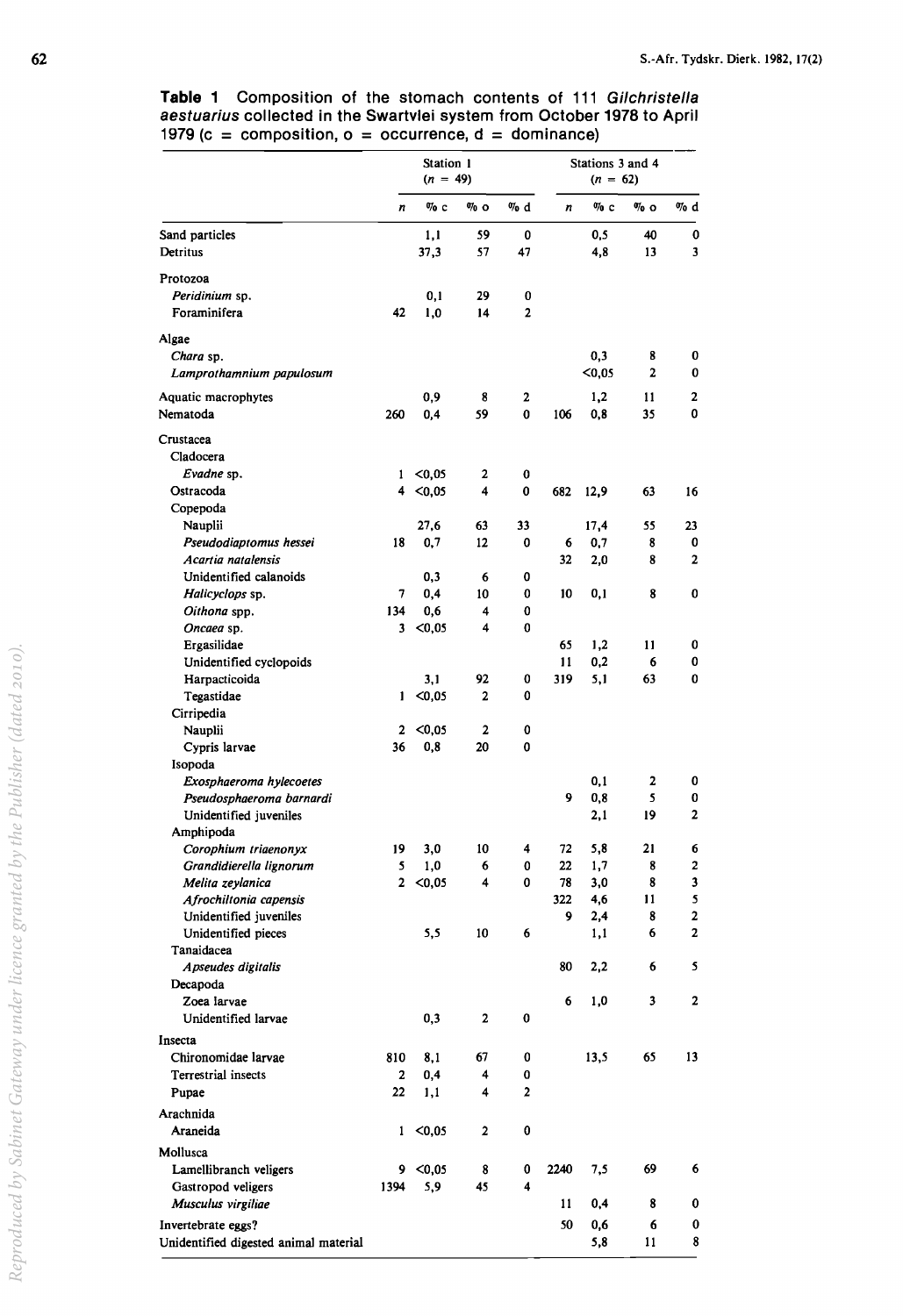l,

|                                       | Swartvlei<br>$(n = 111)$ |        |                |              | Groenvlei<br>$(n = 43)$ |        |              |     |
|---------------------------------------|--------------------------|--------|----------------|--------------|-------------------------|--------|--------------|-----|
|                                       | n                        | $\%$ c | $\%$ O         | $\%$ d       | n                       | $\%$ c | $\%$ 0       | % d |
| Sand particles                        |                          | 0,8    | 49             | 0            |                         | 2,3    | 26           | 0   |
| Detritus                              |                          | 19,1   | 32             | 23           |                         | 0,1    | 2            | 0   |
| Protozoa                              |                          |        |                |              |                         |        |              |     |
| Peridinium sp.                        |                          | $0,05$ | 13             | 0            |                         |        |              |     |
| Foraminifera                          | 42                       | 0,5    | 6              | $\mathbf{1}$ |                         |        |              |     |
| Algae                                 |                          |        |                |              |                         |        |              |     |
| Chara sp.                             |                          | 0,2    | 5              | 0            |                         |        |              |     |
| Lamprothamnium papulosum              |                          | $0,05$ | 1              | 0            |                         |        |              |     |
| Aquatic macrophytes                   |                          | 1,1    | 10             | 2            |                         |        |              |     |
| Nematoda                              | 366                      | 0.6    | 46             | 0            |                         |        |              |     |
| Crustacea                             |                          |        |                |              |                         |        |              |     |
| Cladocera                             |                          |        |                |              |                         |        |              |     |
| Daphniidae                            |                          |        |                |              |                         | 5,8    | 33           | 5   |
| Evadne sp.                            | 1                        | $0,05$ | 1              | 0            |                         |        |              |     |
| Ostracoda                             | 686                      | 7,2    | 37             | 9            | 66                      | 4,7    | 49           | 5   |
| Copepoda                              |                          |        |                |              |                         |        |              |     |
| Nauplii                               |                          | 21,9   | 59             | 27           | 8                       | $0,05$ | 12           | 0   |
| Pseudodiaptomus hessei                | 24                       | 0,7    | 10             | 0            |                         |        |              |     |
| Acartia natalensis                    | 32                       | 1,1    | 5              | 1            |                         |        |              |     |
| Unidentified calanoids                |                          | 0,1    | 3              | 0            | 3                       | 0,1    | 7            | 0   |
| Halicyclops sp.                       | 17                       | 0,2    | 9              | 0            |                         |        |              |     |
| Oithona spp.                          | 134                      | 0.2    | 2              | 0            |                         |        |              |     |
| Oncaea sp.                            | 3                        | $0,05$ | $\overline{2}$ | 0            |                         |        |              |     |
| Ergasilidae                           | 65                       | 0,7    | 6              | 0            |                         |        |              |     |
| Unidentified cyclopoids               | 11                       | 0,1    | 4              | 0            | 2057                    | 20,7   | 35           | 23  |
| Harpacticoida                         |                          | 4.2    | 76             | 0            | 43                      | 0,1    | 21           | 0   |
| Tegastidae                            | 1                        | $0,05$ | 1              | 0            |                         |        |              |     |
| Cirripedia                            |                          |        |                |              |                         |        |              |     |
| Nauplii                               | 2                        | < 0.05 | 1              | 0            |                         |        |              |     |
| Cypris larvae                         | 36                       | 0,4    | 9              | 0            |                         |        |              |     |
| Isopoda                               |                          |        |                |              |                         |        |              |     |
| Exosphaeroma hylecoetes               |                          | 0,1    | 1              | 0            |                         |        |              |     |
| Pseudosphaeroma barnardi              | 9                        | 0,4    | 3              | 0            |                         |        |              |     |
| Unidentified juveniles                |                          | 1,2    | 11             | 1            |                         |        |              |     |
| Amphipoda                             |                          |        |                |              |                         |        |              |     |
| Corophium triaenonyx                  | 91                       | 4,5    | 16             | 5            |                         |        |              |     |
| Grandidierella lignorum               | 27                       | 4, ا   | 7.             | I            |                         |        | 81           | 67  |
| Melita zeylanica                      | 80                       | 1,7    | 6              | 2            |                         | 63,0   |              |     |
| Afrochiltonia capensis                | 322                      | 2,6    | 6              | 3            |                         |        |              |     |
| Unidentified juveniles                | 9.                       | 1,3    | 5              | 1            |                         |        |              |     |
| Unidentified pieces                   |                          | 3,0    | 8              | 4            |                         |        |              |     |
| Tanaidacea                            |                          |        |                |              |                         |        |              |     |
| Apseudes digitalis                    | 80                       | 1,2    | 4              | 3            |                         |        |              |     |
| Decapoda                              |                          |        |                |              |                         |        |              |     |
| Zoea larvae                           | 6                        | 0,5    | 2              | I            |                         |        |              |     |
| Unidentified larvae                   |                          | 0,2    | 1              | 0            |                         |        |              |     |
| Insecta                               |                          |        |                |              |                         |        |              |     |
| Chironomidae larvae                   |                          | 11,2   | 66             | 7            | 16                      | 0,6    | 21           | 0   |
| Trichoptera larvae                    |                          |        |                |              | 6                       | 0,4    | 7            | 0   |
| Odonata nymphs                        |                          |        |                |              |                         | 1,4    | 7            | 0   |
| Terrestrial insects                   | $\mathbf{2}$             | 0,2    | 2              | $\mathbf{0}$ | 1                       | 0,1    | $\mathbf{z}$ | 0   |
|                                       | 22                       |        | 2              |              | 2                       |        | 5            |     |
| Pupae                                 |                          | 0, 5   |                | 1            |                         | 0,7    |              | 0   |
| Arachnida                             |                          |        |                |              |                         |        |              |     |
| Araneida                              | 1                        | $0,05$ | 1              | 0            |                         |        |              |     |
| Mollusca                              |                          |        |                |              |                         |        |              |     |
| Lamellibranch veligers                | 2249                     | 4,2    | 42             | 4            |                         |        |              |     |
| Gastropod veligers                    | 1394                     | 2,6    | 20             | 2            |                         |        |              |     |
| Musculus virgiliae                    | 11                       | 0,2    | 5              | 0            |                         |        |              |     |
| Invertebrate eggs?                    | 50                       | 0,3    | 4              | 0            |                         |        |              |     |
| Unidentified digested animal material |                          | 3,2    | 7              | 5            |                         |        |              |     |

## **Table 2** Composition of the stomach contents of 154 Gilchristella aestuarius collected in the Swartvlei system and Groenvlei from October 1978 to April 1979 (c = composition,  $o = occurrent$ , d = dominance)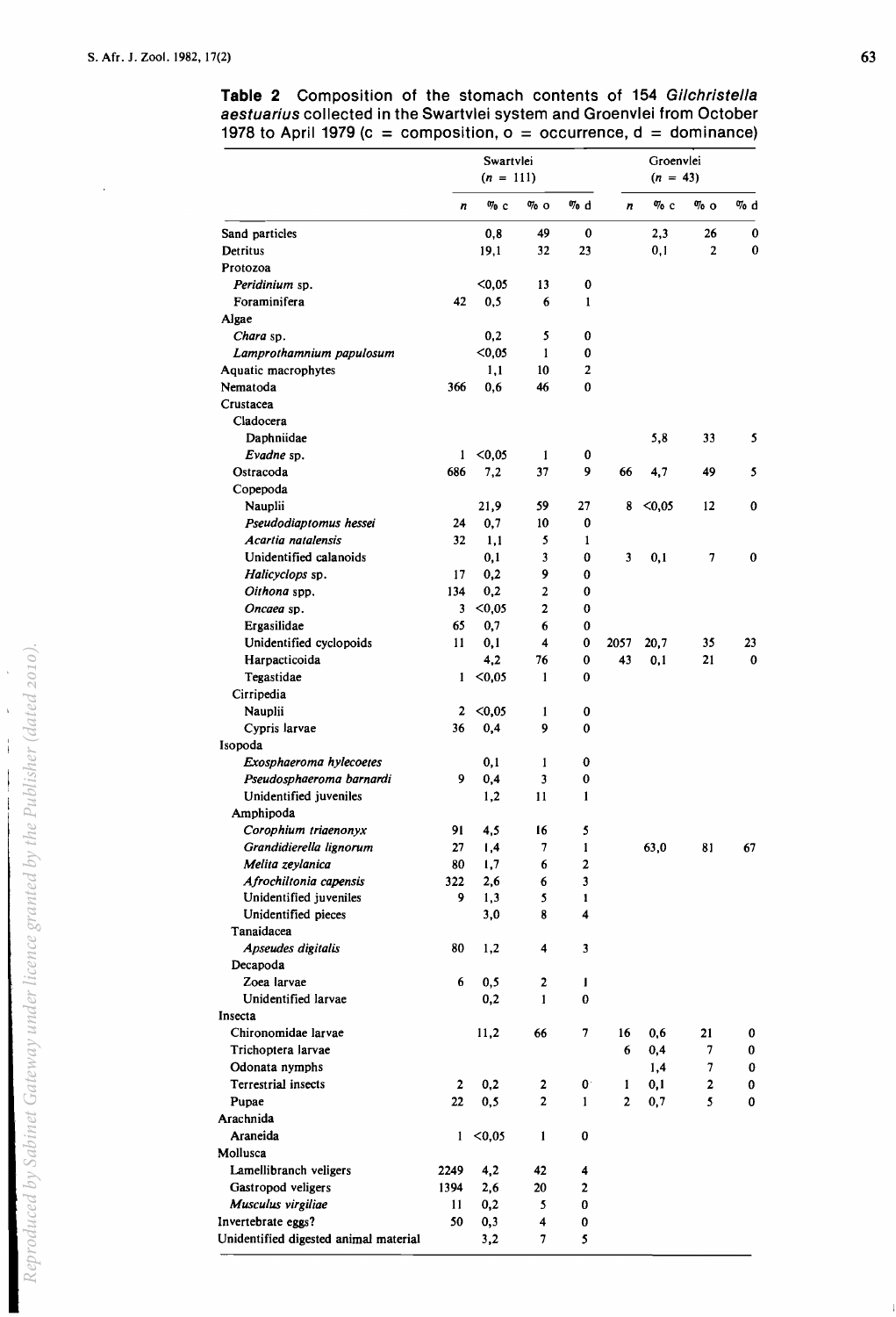|                          | Swartvlei<br>$(n = 58)$ |        |                     |                | Groenvlei<br>$(n = 74)$ |        |                         |              |
|--------------------------|-------------------------|--------|---------------------|----------------|-------------------------|--------|-------------------------|--------------|
|                          | $\boldsymbol{n}$        | $\%$ c | % о                 | $\%$ d         | $\boldsymbol{n}$        | $\%$ c | % о                     | $\%$ d       |
| Sand particles           |                         | 2,7    | 24                  | $\mathbf 2$    |                         | 3,2    | 28                      | $\mathbf{1}$ |
| Phytoplankton + Rotifera |                         | 8,3    | 10                  | 10             |                         | 22,8   | 34                      | 27           |
| Algae                    |                         |        |                     |                |                         |        |                         |              |
| Chara sp.                |                         |        |                     |                |                         | 0,1    | 1                       | 0            |
| Filamentous algae        |                         |        |                     |                |                         | 0,5    | 7                       | 0            |
| Aquatic macrophytes      |                         | 0,9    | 10                  | $\bf{0}$       |                         | 6,1    | 12                      | 5            |
| Nematoda                 | 16                      | 1,5    | 5                   | 2              |                         |        |                         |              |
| Polychaeta               | $\overline{2}$          | 0,9    | 3                   | $\overline{2}$ |                         | 0,5    | 1                       | 0            |
| Crustacea                |                         |        |                     |                |                         |        |                         |              |
| Cladocera                |                         |        |                     |                |                         |        |                         |              |
| Daphniidae               |                         |        |                     |                |                         | 7,8    | 24                      | 4            |
| Chydoridae               |                         |        |                     |                | 4                       | 0,1    | 4                       | 0            |
| Ostracoda                |                         | 7,1    | 29                  | 5              | 13                      | 1,2    | 16                      | 1            |
| Copepoda                 |                         |        |                     |                |                         |        |                         |              |
| Nauplii                  |                         |        |                     |                | 10                      | < 0.05 | $\overline{\mathbf{4}}$ | 0            |
| Cyclopoid copepodites    |                         |        |                     |                | 43                      | 0, 5   | 14                      | 0            |
| Harpacticoida            | 95                      | 3,5    | 35                  | 3              | 2                       | $0,05$ | $\overline{\mathbf{3}}$ | 0            |
| Cirripedia               |                         |        |                     |                |                         |        |                         |              |
| Cypris larvae            | 3                       | 0,4    | 3                   | 0              |                         |        |                         |              |
| Isopoda                  |                         |        |                     |                |                         |        |                         |              |
|                          |                         | 10,3   | 24                  | 9              |                         |        |                         |              |
| Exosphaeroma hylecoetes  |                         |        |                     |                |                         |        |                         | 1            |
| Pseudosphaeroma barnardi | 1<br>1                  | 0,3    | 2<br>$\overline{2}$ | 0<br>0         |                         | 1,4    | 1                       |              |
| Anthurid juveniles       |                         | 0,3    |                     |                |                         |        |                         |              |
| Amphipoda                |                         |        |                     |                |                         |        |                         |              |
| Corophium triaenonyx     |                         | 13,0   | 29                  | 10             |                         |        |                         |              |
| Grandidierella lignorum  |                         | 6,5    | 14                  | 10             |                         | 51,9   | 58                      | 55           |
| Melita zeylanica         | 32                      | 6,6    | 17                  | 9              |                         |        |                         |              |
| Afrochiltonia capensis   | $\mathbf{1}$            | 0,1    | $\mathbf{2}$        | 0              |                         |        |                         |              |
| Unidentified pieces      |                         | 14,4   | 24                  | 21             |                         |        |                         |              |
| Decapoda                 |                         |        |                     |                |                         |        |                         |              |
| Zoea larvae              | 22                      | 0,5    | 5                   | 0              |                         |        |                         |              |
| Insecta                  |                         |        |                     |                |                         |        |                         |              |
| Chironomidae larvae      |                         | 4,2    | 31                  | 2              | 7                       | 0,1    | 5                       | 0            |
| Chironomidae pupae       |                         |        |                     |                | 10                      | 0,7    | 1                       | 1            |
| Other pupae              | 1                       | 0,1    | 2                   |                |                         |        |                         |              |
| Terrestrial insects      | 27                      | 6,5    | 10                  | 7              | 13                      | 1,1    | 3                       | 1            |
| Arachnida                |                         |        |                     |                |                         |        |                         |              |
| Araneida                 |                         |        |                     |                | $\mathbf{2}$            | 0,4    | 1                       | 0            |
| Hydracarina              |                         |        |                     |                | 17                      | 0,4    | 4                       | $\bf{0}$     |
| Mollusca                 |                         |        |                     |                |                         |        |                         |              |
| Lamellibranch veligers   | 692                     | 4,1    | 26                  | 2              |                         |        |                         |              |
| Gastropod veligers       | 987                     | 5,0    | 21                  | 5              |                         |        |                         |              |
| Musculus virgiliae       | 5                       | 2,0    | 7                   | 0              |                         |        |                         |              |
| Osteichthyes             |                         |        |                     |                |                         |        |                         |              |
| Eggs                     | 4                       | 1,0    | 3                   | $\mathbf 2$    |                         |        |                         |              |
| Aves                     |                         |        |                     |                |                         |        |                         |              |
| Pieces of feather        |                         |        |                     |                |                         | 1,3    | 1                       | 1            |

**Table** 3 Composition of the stomach contents of 132 Hepsetia breviceps collected in the Swartvlei system and Groenvlei from October 1978 to April 1979 (c = composition,  $o = occurrent$  d = dominance)

the Swartvlei system is typically estuarine with marine visitors when the mouth is open and the tides push up into the estuary (Grindley & Wooldridge 1973; Coetzee 1978, 198Ib), whereas Groenvlei contains a combination of freshwater organisms and elements of an earlier estuarine fauna (Martin 1960; Coetzee 1980).

In Lake St Lucia on the Natal coast, Blaber (1979) found G. *aestuarius* to be a non-selective zooplankton filter-feeder which ingests food in proportion to its abundance. Although some of the food items consumed by G.

*aestuarius* in the Swartvlei system and Groenvlei were not zooplanktonic, this non-selective method of filter-feeding appears to apply to these two water bodies as well. At Station 1 in the Swartvlei estuary, for example, the main food items were detritus and copepod nauplii, whilst gastropod veligers were numerically very abundant (Table I). Coetzee (1978, 1981b) found that copepod nauplii and gastropod veligers were numerically (46,7% and 45,2% respectively) the most important zooplankton organisms in the Swartvlei estuary. The turbulence caus-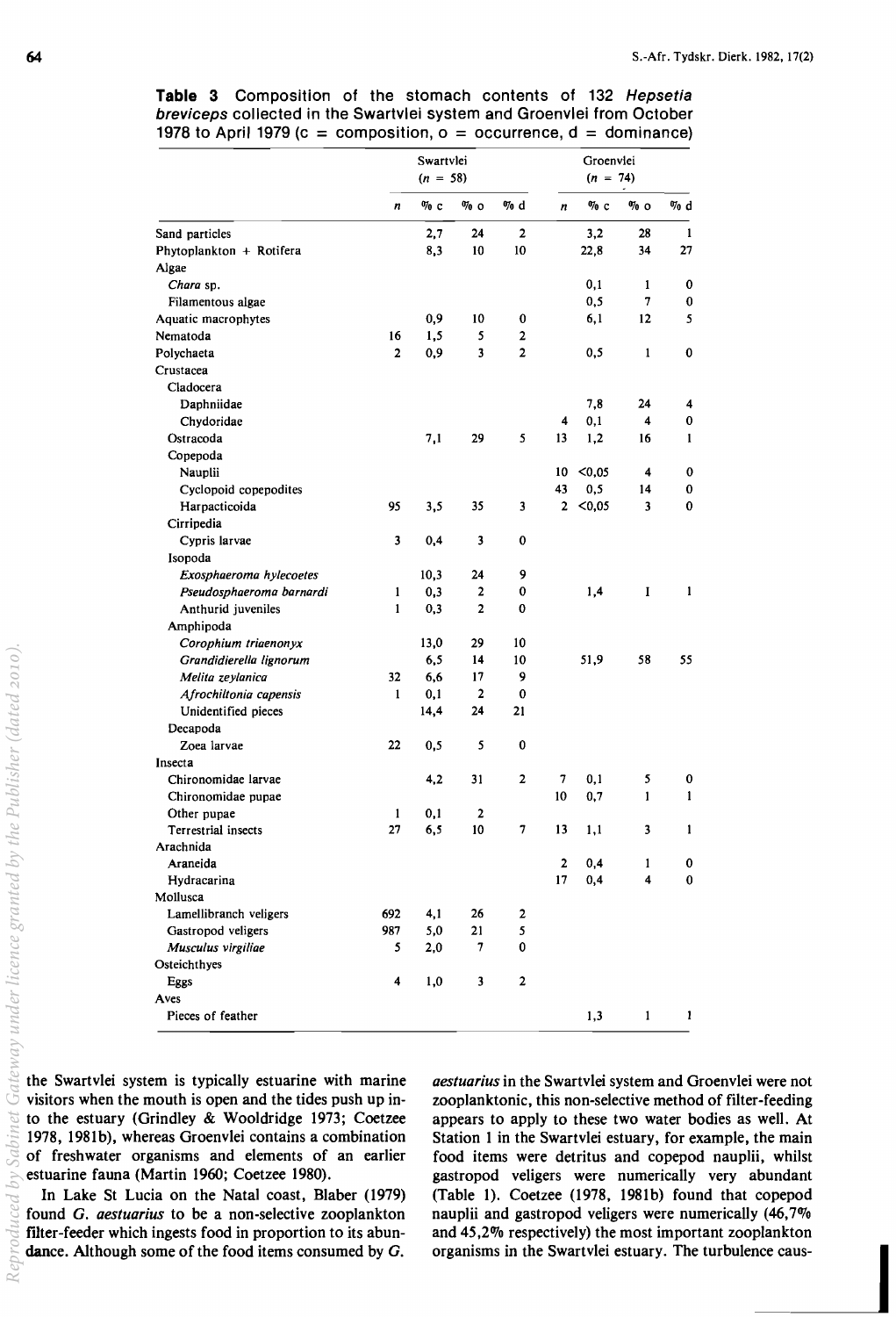|                          | Swartvlei    |        |        |              | Groenvlei<br>$(n = 25)$ |        |                         |                         |
|--------------------------|--------------|--------|--------|--------------|-------------------------|--------|-------------------------|-------------------------|
|                          | $(n = 11)$   |        |        |              |                         |        |                         |                         |
|                          | n            | $\%$ c | $\%$ o | $\%$ d       | n                       | $\%$ c | $\%$ 0                  | % d                     |
| Sand particles           | 14           | 1,2    | 18     | 0            |                         |        |                         |                         |
| Phytoplankton + Rotifera |              | 43,8   | 64     | 55           |                         | 67.3   | 96                      | 80                      |
| Aquatic macrophytes      |              | 0,4    | 9      | $\bf{0}$     |                         |        |                         |                         |
| Nematoda                 | 9            | 6,0    | 9      | 9            |                         |        |                         |                         |
| Polychaeta               | $\mathbf{I}$ | 1,0    | 9      | $\mathbf{0}$ |                         |        |                         |                         |
| Crustacea                |              |        |        |              |                         |        |                         |                         |
| Cladocera                |              |        |        |              |                         |        |                         |                         |
| Daphniidae               |              |        |        |              |                         | 19,2   | 68                      | 8                       |
| Chydoridae               |              |        |        |              | 4                       | 0,4    | 12                      | $\bf{0}$                |
| Ostracoda                | $\mathbf{1}$ | 0,7    | 9      | $\bf{0}$     | 3                       | 2,5    | 12                      | 4                       |
| Copepoda                 |              |        |        |              |                         |        |                         |                         |
| Nauplii                  |              |        |        |              | 10                      | 0,4    | 12                      | $\bf{0}$                |
| Cyclopoid copepodites    |              |        |        |              | 43                      | 1,4    | 40                      | $\bf{0}$                |
| Harpacticoida            |              |        |        |              | $\overline{2}$          | $0,05$ | 8                       | $\bf{0}$                |
| Isopoda                  |              |        |        |              |                         |        |                         |                         |
| Pseudosphaeroma barnardi |              |        |        |              |                         | 4,0    | $\overline{\mathbf{4}}$ | $\overline{\mathbf{4}}$ |
| Amphipoda                |              |        |        |              |                         |        |                         |                         |
| Corophium triaenonyx     | 4            | 8.2    | 18     | 9            |                         |        |                         |                         |
| Grandidierella lignorum  |              | 4,1    | 9      | 9            |                         | 1,0    | 4                       | $\bf{0}$                |
| Melita zeylanica         | 1            | 1,1    | 9      | 0            |                         |        |                         |                         |
| Unidentified pieces      |              | 8,4    | 9      | 9            |                         |        |                         |                         |
| Decapoda                 |              |        |        |              |                         |        |                         |                         |
| Zoea larvae              | 1            | 0,1    | 9      | $\mathbf{0}$ |                         |        |                         |                         |
| Insecta                  |              |        |        |              |                         |        |                         |                         |
| Chironomidae larvae      |              | 3,9    | 18     | $\bf{0}$     | 7                       | 0,2    | 16                      | $\bf{0}$                |
| Mollusca                 |              |        |        |              |                         |        |                         |                         |
| Lamellibranch veligers   | 308          | 12,5   | 82     | 0            |                         |        |                         |                         |
| Gastropod veligers       | 116          | 8,1    | 9      | 9            |                         |        |                         |                         |
| Osteichthyes             |              |        |        |              |                         |        |                         |                         |
| Eggs                     | 1            | 0.5    | 9      | $\mathbf{0}$ |                         |        |                         |                         |
| Aves                     |              |        |        |              |                         |        |                         |                         |
| Pieces of feather        |              |        |        |              |                         | 3,9    | 4                       | 4                       |
|                          |              |        |        |              |                         |        |                         |                         |

**Table 4** Composition of the stomach contents of Hepsetia breviceps < 2,4 cm in total length collected in the Swartvlei system and Groenvlei from October 1978 to April 1979 (c = composition,  $o = occurrent$  =  $i$ dominance)

ed by the tides moving in and out of the estuary would maintain a high concentration of suspended detrital particles, thus accounting for their abundance in the stomachs. In Groenvlei, where Coetzee (1978, 1980) found cyclopoid copepods to dominate the zooplankton  $(61,2\%$  of the total numbers), cyclopoids were numerically the most abundant food items in the G. *aestuarius*  stomachs, although volumetrically the amphipod *Grandidierella lignorum* dominated (Table 2).

There seems to be little dietary change with an increase in size in G. *aestuarius.* In the Swartvlei system relatively small food items, such as copepod nauplii, often dominated the stomach contents of fish up to 4,5 cm long, and wer still abundant in fish nearly 5,0 cm long. In general, larger fish appear to consume a higher proportion of larger food items, some of which are probably actively captured and not filtered out. Both G. *aestuarius*  and *Hepsetia breviceps* have been observed chasing and catching larger prey organisms in aquaria (pers. obs.).

The diet of *H. breviceps* changes as the fish grows, and it seems as if the method of feeding changes from filterfeeding to an active capturing of prey. Relatively small food items, including phytoplankton organisms, rotifers, copepod nauplii and molluscan veligers were abundant only in the stomachs of specimens up to about 3,5 cm long in the Swartvlei system and 2,5 cm in Groenvlei. In the stomachs of specimens  $\geq 5$  cm (n = 13 in both water bodies) these smaller organisms were absent and larger organisms such as adult ostracods, isopods, amphipods, insects and molluscs dominated, forming 93,4% and 90,6% of the stomach contents in the Swartvlei system and Groenvlei respectively. As previously mentioned, larger fish also seem to remove some of their food from the substrate.

G. *aestuarius* and *H. breviceps* are much preyed upon in estuaries by various piscivorous fish and birds (Smith 1965; Whitfield & Blaber 1978a, 1978b). In the Swartvlei system they have been found (pers. obs.) in the stomachs of estuarine fish such as leervis *(Lichia amia),* kob *(Argyrosomus hololepidotus),* elf *(Pomatomus saitatrix)*  and tenpounder *(Elops machnata),* and in Groenvlei in the stomachs of the introduced freshwater fish,